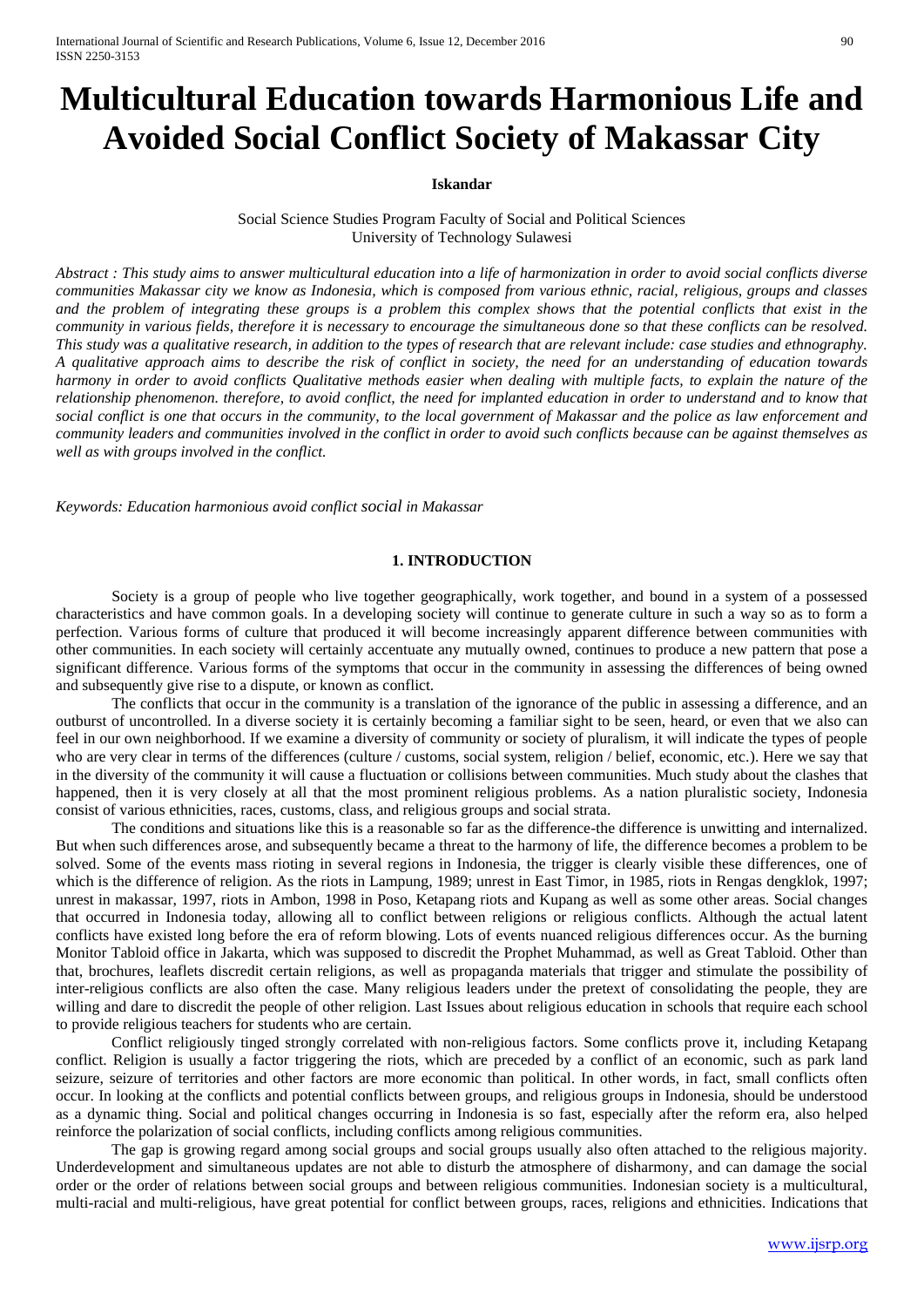direction seen from the growing proliferation of various community organizations, professions, and other organizations. Examples such as the FPI, Laskar Jihad, FBR and other groups that fight and act on behalf of the interests of the group or other interests. Other than that it appears also a wide variety of religious denominations. These groups are socially diverse causes growth and development of new values through various processes which require the institutionalization of interest. But it also may be the emergence of new conflicts, because other groups, other groups, other religions, feel that their presence posed a threat to the existing order of society and the steady-as well as the interests of other groups. Growing is the attitude of ethnocentrism, which considers only the group alone, class course the most good and perfect, while others are bad, wrong, and various other deficiencies (Zastrow, 2000); and stereotypes, which develops an overview of the types of specific people with specific characteristics. For example, the Batak was rude; Padang man is crafty, Sundanese was slow and others. Differences of interests, views, values will give rise to differences in perception of something big possibilities will cause a reaction based on the perception of something that. This can lead to conflict and that might lead to the riots. Some events conflict between groups, class, race and religion, show these things. Look at Ketapang conflict which later widened to some places in Jakarta, Bekasi even Ambon, Kupang and Poso. It shows that excessive sentiment and confidence of the public's trust in one group, class or religion will lead to conflict, both nuanced Social-economic, political and religious.

#### **2. RESEARCH METHODS**

This study was a qualitative research, in addition to the types of research that are relevant include: case studies and ethnography. A qualitative approach aims to describe the risk of conflict in society, the need for an understanding of education towards harmony order to avoid a conflict of Qualitative Methods is easier when dealing with multiple facts, to explain the nature of the relationship phenomenon. In this case, the data and information in the form of empirical facts, then analyzed based on the interpretation to be able to comprehensively explain social phenomena, namely social conflict to avoid further social conflict then need to be held simultaneously with persuasive. Basic consideration qualitative research approach in this study, because the researchers can expect to get an idea (description), understanding (insight), holistic (whole), and complete (exhaustive), the issues discussed. Explains According Moleong (1999), qualitative research is to study the natural background (in context) of a wholeness (entity). Ontology naturally want their reality as a whole that can not be understood if separated from its context. A qualitative approach is not simply defined as the selection of methods focused on the type and qualitative analysis, but has a philosophical foundation underlying the birth of the paradigms of this method. Qualitative research has made the rail itself not to use the natural science approach in studying the society. Data obtained, classified according to type (primary data and secondary data). The primary data obtained through observations and interviews of the target object (conflict in society) and informants have been determined. Observations carried out to examine the attitude and behavior of the communities studied. In-depth interviews (indepht interwiew) with key informants to get information about education and community conflict Makassar Based on the research objectives, the secondary data is still needed but not too substantive and significant. Secondary data be taken into account to support the primary data in the analysis and discussion. The data in this study did not separate the data collection. In this connection, the primary data obtained can be processed by first giving category or elaborating between the data with the data of the other, according to the data types and proportions have been determined. Analysis of the data used is "Contens Analysis", ie data analysis conducted during the study. It is intended to give focus to the issues discussed. Moreover, a descriptive analysis to elucidate the interaction between one variable with another variable in this study. Related data analysis consists of three main stages, namely data reduction, exposure data, and drawing conclusions. Data reduction is the process of selecting the relevant data, important, meaningful, and useful to explain on what the goals of the analysis. The steps are already simplified by creating a focused, classification, and data abstraction roughly into meaningful data for analysis. Reduced data presented in a manner hereinafter described.

## **3. RESULTS AND DISCUSSION**

#### **A. Between the Multicultural Education and Community Based Education**

A pluralistic society therein will be contained various groups of people who have a background in customs, culture, religion and interests. As presented by Furnival that a plural society (plural societies) is a society consisting of two or more elements that live on their own without any intermingling with one another in a political entity (Nasikun, 1986). Diverse communities typically face the challenge of disharmony and constant change. Meanwhile, according to Pierre L. van Berghe, pluralistic society has the following basic properties (Nasikun, 1986, Nitibaskara, 2002): a) There is a segment in the form of groups-groups that often have a culture, or more precise sub-cultures, which differ from one another; b) Have a social structure that is divided into institutions that are non-complementary; c) Among the members of the public is less develop a consensus on the basic social values; d) In the reactive often conflicts between one group to another group; e) In the reactive social integration grew on coercion (coercion) and interdependence in the economic field; f) The existence of political domination by one group over another.

Law of National Education of correspondence on community-based education (Community Based Education, see Soedijarto, (2000), which also stated that the Community based Education are: The education system is based on the peculiarities of religious, social, cultural, aspirations and potential public as realization of education of , by and for the community. Further, in Part Two of Article 55 of the community-based education described: 1) People eligible to provide community-based education in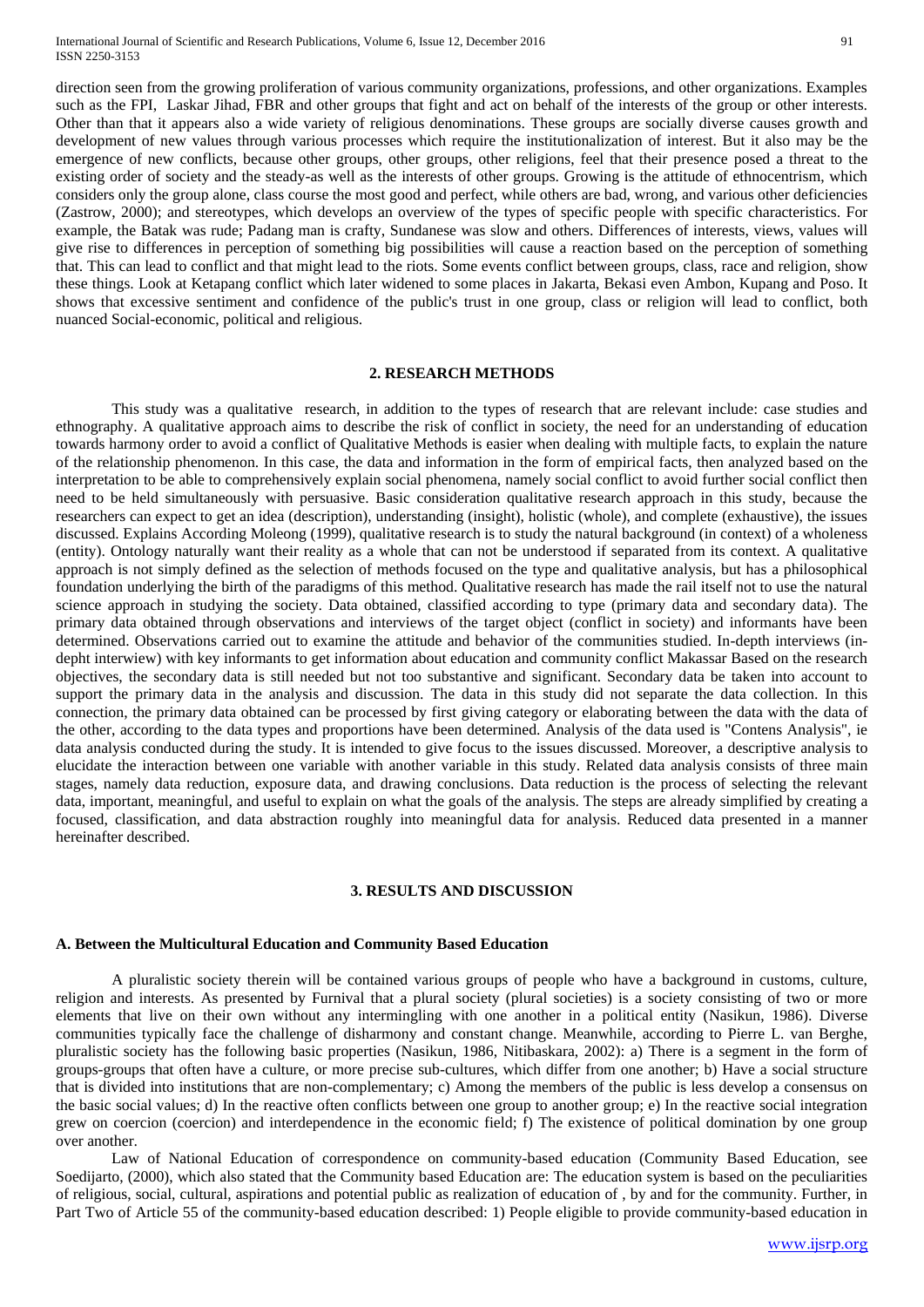formal and non-formal education in accordance with the particularities of religious, social environment, and culture for the benefit of society; 2) community-based education provider to develop and implement educational curriculum and evaluation, as well as management and financing in accordance with national standards of education; 3) Fund the implementation of community-based education can be sourced from the organizers, the community, government, local government and / or other sources that do not conflict with the legislation in force; 4) community-based educational institutions can obtain technical assistance, subsidized funds, and other resources fairly and equitably from the Government and / or the local authorities; 5) The provisions concerning public participation as referred to in paragraph (1), paragraph (2), (3) and (4) further stipulated by government regulation.

Of the procedure laid down in Law No. 20 of 2003 on National Education System shown that community-based education aimed at obtaining the output of education to act in accordance with the needs of the community. However, the authors worry, the existence of this community-based education will only sharpen friction plurality of the peoples of Indonesia, due to the implementation of education held by the characteristics of the region, social and cultural Indonesian community, the ego of regionalism will be higher and this is very dangerous. But if the community-based education intended to resolve the economic crisis in Indonesia, which then affects the ability state to provide funding for education, this is acceptable. But if education models will continue to be, I am sure will continue to be developed because legitimacy in Law No. 20 of 2003. So that should be anticipated is the possibility of the diversity in the quality of education, which on the one hand it will support regional autonomy and educational autonomy, but on the other hand have a greater chance to threaten national integration as well as influencing the success of the development of human character Indonesia , Other than that seen also the possibility of the state, removing the responsibility for financing the provision of education in the respective region of the organizers, it would be contrary to the Constitution of 1945, the fourth amendment of d state provides education funds of at least 20% of the total budget of the State and Local budget (APBN and APBD). As seen in the improvement of article 31 and 32, among other roomates (Soedijarto,2003) : obligates the government to fully finance compulsory education (0asal 31 paragraph (2), requires that the state provides education budget at least 20% of the state budget and budget (article 31 paragraph (4) allegation was indeed not wrong, because the main purpose of the implementation of community-based education is to overcome the impact of the economic crisis on education (Soedijarto, 2003).

While educational multi-cultural explicitly in some chapter of the National Education Act, among others, Article 3 of which states that: national education serves to develop the ability and character development and civilization of the nation's dignity in the context of the intellectual life of the nation, is aimed at developing students' potentials to become a man faithful and devoted to God Almighty, have a start, a healthy, knowledgeable, skilled, creative, independent, and become citizens of a democratic and accountable. Sentences become citizens of a democratic and responsible show their determination to implement multicultural education. Further in the article 4 of this Act outlined that: 1) Education held in a democratic and fair and not discriminatory to uphold human rights, religious values, cultural values and diversity of the nation; 2) Education held as a systemic unit with an open system and the systemic. The second verse in the fourth chapter of the correspondence and implies the importance of multicultural education in order to support the process of democratization and integration in order to create the national. Multicultural education (multicultural education)? There are a lot of understanding about this, which are: 1) Multicultural education is a process through the which individuals' development ways of perceiving, evaluation in behaving within cultural systems, are different from their own (Gibson, 1984, in Hernadez, 2001 in Semiawan,(2003); 2) we may define multicultural education as the process whereby a person "develops competencies in multiple systems of standards for perceiving, evaluating, believeing and doing" ; 3) Muticultural education is a progressive approach for transforming education that holistically critiques and addresses current shortcomings, failings, and discriminatory practices in education. It is grounded in ideals of social justice, education equity, and a dedication to facilitating educational experiences in the which all students reach Reviews their full potential as learners and as socially aware and active beings, locally, national, and globally. Multicutural education acknowledges that schools are essential to laying the foundation foor transformation of society and the elimination off oppression and justice. (Budianta, 2003); 4) Multicultural education as' a philosophy, a methodology for educational reform "or" just a set of teaching materials with pedagogical programs. "(Budianta, 2003).

From the definition of multicultural education is seen that highly relevant multi cultural education implemented in supporting the democratization process, in which the recognition of human rights, non-discrimination and social justice begun all. Besides, with the multicultural education is possible one can live in peace in an environment different cultures with which it has. As explained in advance that our society is a pluralistic society and even the most diverse in the world. Therefore that this plurality does not develop into a threat of disintegration should be sought to manage. Education management Howone of the main answers. The process of learning about human Indonesia should be a compulsory subject at all levels of education. Teachers, curriculum, infrastructure facilities, GBPP and what is needed for a process of learning that supports multiculturalism must be provided by the state. Why the State, the State is the highest authority in education. Indonesia's human form characterized by Indonesian needed uniformity in several subjects of a general nature such as Indonesian, social, cultural-Indonesia, Pancasila and Citizenship Education (PPKn), Comparative Religion. These subjects are subjects that absolutely must be given to shape human character Indonesia. Besides of course the subjects of sports and art. During this learning process is more likely to seek uniformity, and less attention to the diversity of the peoples of Indonesia. In contrast to the community-based education, where this model will be more raises friction -friction in the community because it will find regional traits that actually different from other regions. This model will also cause a lot of problems when we talk about quality standards. Although it is mentioned that the quality standard that is used is the national standard, but with the possibility of organizing its own evaluation and the determination of their own curriculum, facilities and own learning infrastructure and well-being of teachers themselves, the authors are very worried that the education of this model will only further complicate the realization of national integration and at the same time will complicates the realization Indonesia fully human, with the characteristics of a cultured Indonesia and live in a social and political system of Indonesia. This is a challenge for education where education is given the context of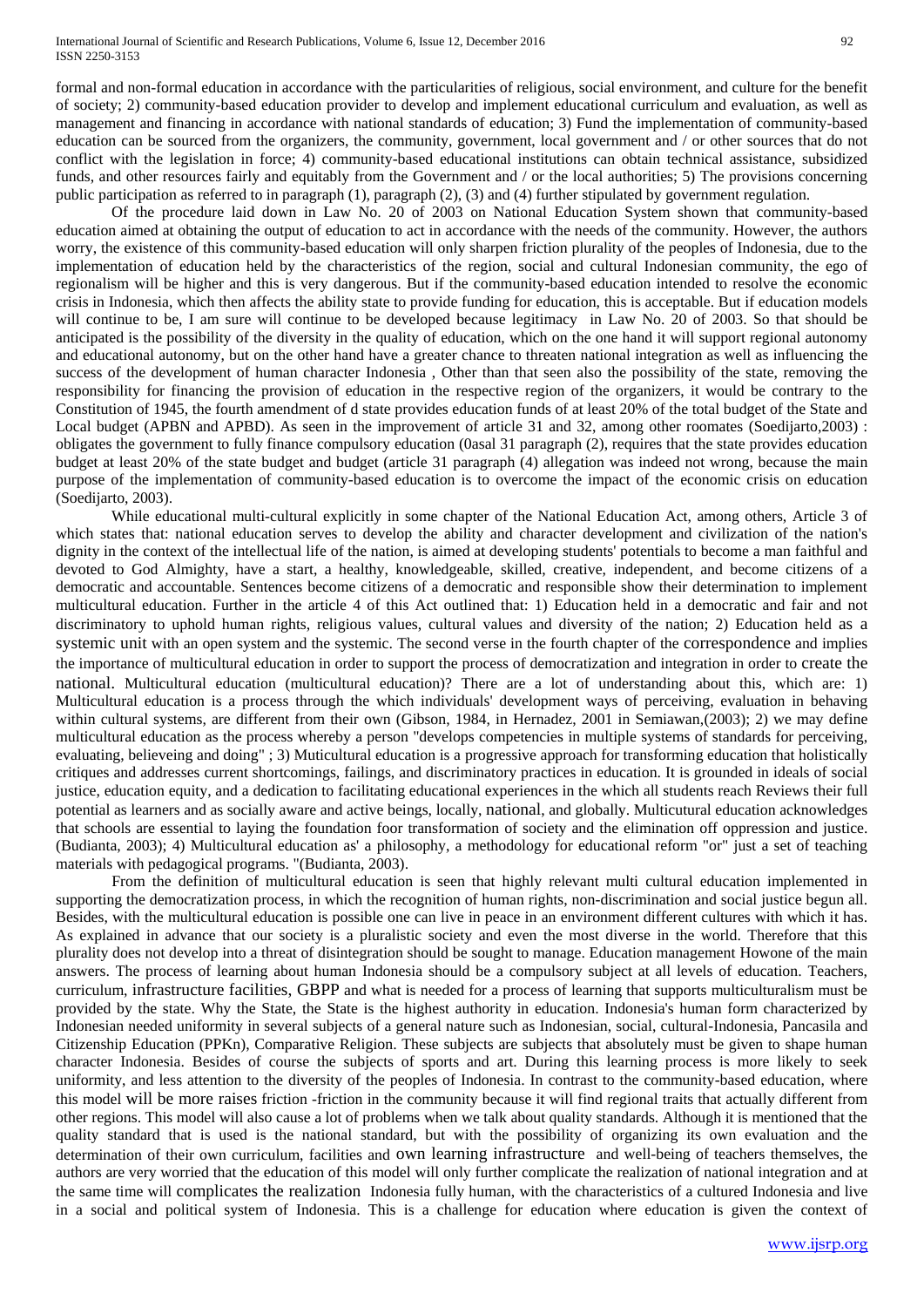decentralization and national integration, which requires careful thought in determining education strategy in order to build national character tinged with pluralism.

### **B. Four Pillars of Education and Multicultural Issues**

In the book report to UNESCO, Jacques Delors, et. al. (1996) suggests that there are four for joints / pillar of education, namely: 1). Learning to know (learning to know); 2). Learning to do (learning to do); 3). Learning to live together, learning to live with others (learning to live together); 4). Learning to be (learning to be a person). In Pointers and Recommendations, Delors et al., (1996 ) argues that: Learning to know, by combining general knowledge is quite extensive with a chance to study in depth on a small number of subjects. This pillar also means also learning to learn (learning to learn), so as to benefit from educational opportunities provided lifelong Learning to do, in order to acquire not only an occupational skill but also broader in nature, the competence to deal with many situations and work in teams. It is also learned to do in the context of the experience of young people in various social activities and work that may be informal, as a result of local or national context, or formal involve courses, the program alternates between study and work. Learning to live together, learning to live with others, by developing an understanding of other people and appreciation for the interdependence of carrying out joint projects and learning conflicts in the spirit of respecting the values of pluralism, mutual understanding and peace. Learning to be, so it can develop a better personality and able to act independently, make a judgment and a sense of personal responsibility is greater, memory, reasoning, aesthetic sense, physical ability, and communication skills. Of the four pillars of education above that together pillars of learning to live, learning to live with others, in the context of pluralism is a very important pillar. The pillar is simultaneously a justification of the importance of multicultural education that seeks to condition so that students have the ability to be tolerant of others, respect for others, respect for others and at the same time concerned has borne responsibility for himself and others. So that when the learning process is directed not only at learning to know, learning to do and learning to be, but is also directed to learning to live together, the problem of pluralism will be resolved by the management of conflict and thus will also be followed by the growth of national culture not forgetting the local culture, language national growth not forgetting the local language, the growth of the national political system without ignoring the local political system, (the regional government). In general will grow and develop Social Systems Indonesia, which is different from the American Social Systems, Social Systems Japan, The Social System of other countries. It is Indonesia so we are Indonesians.

## **4. CONCLUSION**

- 1. The need for the public is aware of the study because it is one to unite people toward a multicultural society in the life of harmonization to Makassar city;
- 2. Government of the city of Makassar and security forces, community leaders held socialization to provide an understanding to avoid conflicts in society.

### **REFERENCES**

- 1. Buadianta, Melani 2003, "Multiculturalism: In Search of a Framework For Managing Diversity in Indonesia," Paper presented at Workshop Multicultural Education in Southeast Asian Nations : Sharing Experience, Univensity of Indonesia, Depok 17-19 June 2003.
- 2. Delors, Jacques, et.al 1996., Learning : The Treasure Within, Report to UNESCO of the International Commissions on Education for the Twenty-fisrt Century, France: UNESCO Publishing.
- 3. Moleong Adam J., Steven. 1999. Metodologi Penelitian Kualitatif. Bandung: Remaja Rosdakarya.
- 4. Nasikun ,1986. Sistim Sosial Indonesia. Jakarta:CV Rajawali.
- 5. Nitibaskara, Tubagus Ronny Rahman, 2002. Paradoks Konflik dan Otonomi Daerah: Sketsa Bayang-bayang Konflik Dalam Prospek Maasa depan Otonomi Daerah, Jakarta: Peradaban.
- 6. Semiawan, Conny 2003, "Toward Multicultural Education," Paper presented at Workshop" Multicultural Education in Southeast Asian Nations : Sharing Experience, Univensity of Indonesia, Depok 17-19 June 2003.
- 7. Soedijarto 2000, Pendidikan Nasional sebagai wahana Mencerdaskan Kehidupan Bangsa dan Membangun Peradaban Negara-Bangsa, CINAPS.
- 8. Soedijarto 2003, "Pendidikan Nasional Untuk Mencerdaskan Kehidupan Bangsa dan Mmemajukan Kebudayaan Nasional Melalui Sekolah Sebagain Pusat Pembudayaan," Disajikan dalam Pra Kongres Kebudayaan V Th. 2003, di Denpasar, Bali,
- 9. Zastrow, Charles, 2000. Social Problems: Issues and Solution, Australia/Canada/ Denmark / Japan/Mexico/ NewZealand/ Philipines/Puerto Rico/Singapore/ Spain /United Kingdom/United States: Wadsworth,.